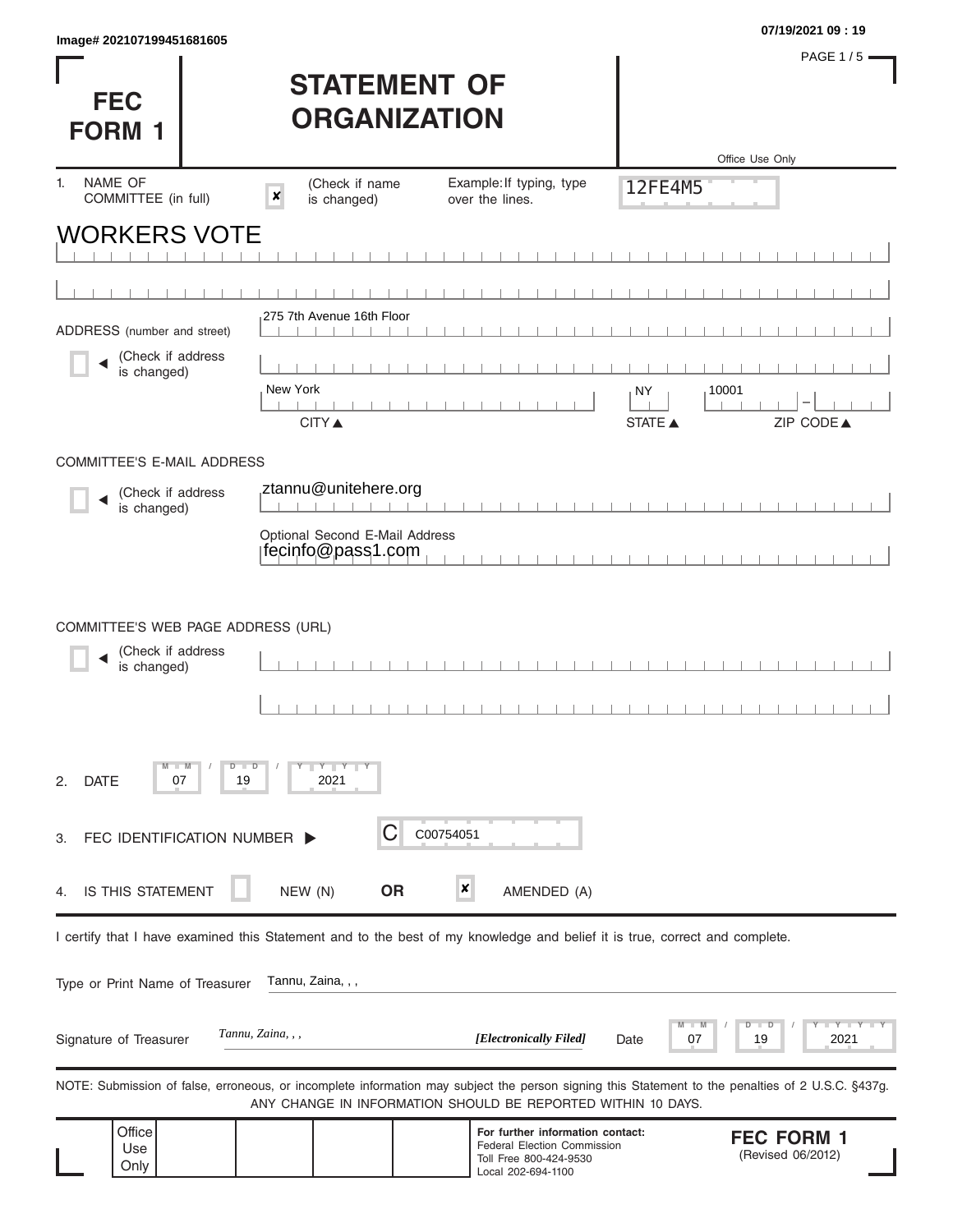| FEC Form 1 (Revised 02/2009)                                                                                                                                                                                                       | Page 2                                   |
|------------------------------------------------------------------------------------------------------------------------------------------------------------------------------------------------------------------------------------|------------------------------------------|
| TYPE OF COMMITTEE                                                                                                                                                                                                                  |                                          |
| <b>Candidate Committee:</b>                                                                                                                                                                                                        |                                          |
| (a)<br>This committee is a principal campaign committee. (Complete the candidate information below.)                                                                                                                               |                                          |
| This committee is an authorized committee, and is NOT a principal campaign committee. (Complete the candidate<br>(b)<br>information below.)                                                                                        |                                          |
| Name of<br>Candidate                                                                                                                                                                                                               |                                          |
| Candidate<br>Office<br>Party Affiliation<br>Senate<br>President<br>Sought:<br>House                                                                                                                                                | State<br><b>District</b>                 |
| This committee supports/opposes only one candidate, and is NOT an authorized committee.<br>(c)                                                                                                                                     |                                          |
| Name of<br>Candidate                                                                                                                                                                                                               |                                          |
| <b>Party Committee:</b>                                                                                                                                                                                                            |                                          |
| (National, State<br>This committee is a<br>or subordinate) committee of the<br>(d)                                                                                                                                                 | (Democratic,<br>Republican, etc.) Party. |
| <b>Political Action Committee (PAC):</b>                                                                                                                                                                                           |                                          |
| This committee is a separate segregated fund. (Identify connected organization on line 6.) Its connected organization is a:<br>(e)                                                                                                 |                                          |
| Corporation<br>Corporation w/o Capital Stock                                                                                                                                                                                       | Labor Organization                       |
| Membership Organization<br><b>Trade Association</b>                                                                                                                                                                                | Cooperative                              |
| In addition, this committee is a Lobbyist/Registrant PAC.                                                                                                                                                                          |                                          |
| (f)<br>This committee supports/opposes more than one Federal candidate, and is NOT a separate segregated fund or party<br>$\boldsymbol{x}$<br>committee. (i.e., nonconnected committee)                                            |                                          |
| In addition, this committee is a Lobbyist/Registrant PAC.                                                                                                                                                                          |                                          |
| In addition, this committee is a Leadership PAC. (Identify sponsor on line 6.)                                                                                                                                                     |                                          |
| <b>Joint Fundraising Representative:</b>                                                                                                                                                                                           |                                          |
| This committee collects contributions, pays fundraising expenses and disburses net proceeds for two or more political<br>(g)<br>committees/organizations, at least one of which is an authorized committee of a federal candidate. |                                          |
| This committee collects contributions, pays fundraising expenses and disburses net proceeds for two or more political<br>(h)<br>committees/organizations, none of which is an authorized committee of a federal candidate.         |                                          |
| Committees Participating in Joint Fundraiser                                                                                                                                                                                       |                                          |
| FEC ID number C<br>1.                                                                                                                                                                                                              |                                          |
| FEC ID number C<br>2.                                                                                                                                                                                                              |                                          |
| FEC ID number $\bigcap$<br>3.                                                                                                                                                                                                      |                                          |
| FEC ID number<br>C<br>4.                                                                                                                                                                                                           |                                          |

I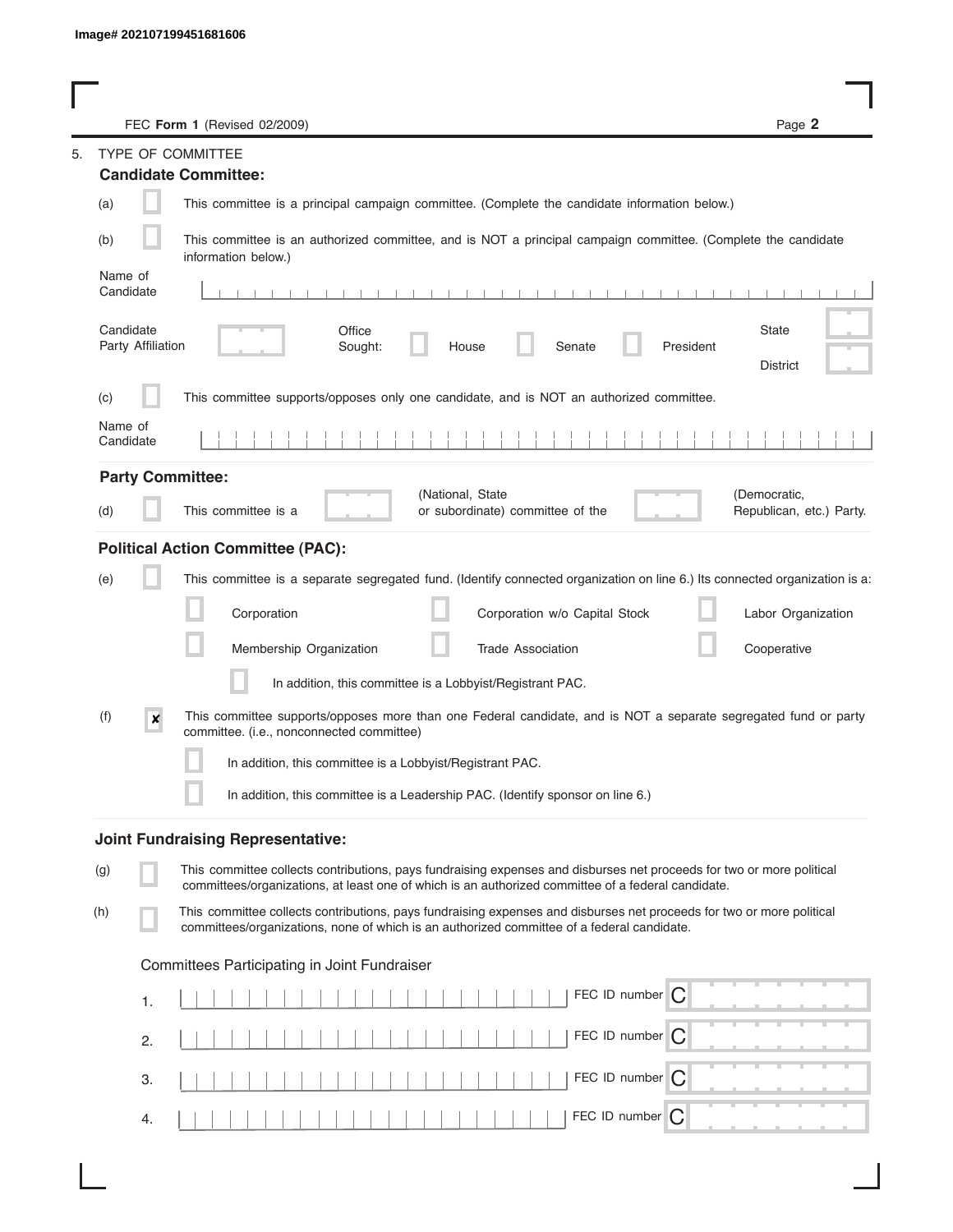FEC Form 1 (Revised 02/2009) Page 3

Write or Type Committee Name

## Image# 202107199451681607<br>
FEC Form 1 (Revised 02/200<br>
Write or Type Committee Name<br> **IMORKERS VOTE**

6. Name of Any Connected Organization, Affiliated Committee, Joint Fundraising Representative, or Leadership PAC Sponsor

| Mailing Address                                                                                                            |             |              |          |  |
|----------------------------------------------------------------------------------------------------------------------------|-------------|--------------|----------|--|
|                                                                                                                            |             |              |          |  |
|                                                                                                                            |             |              | $1-1$    |  |
|                                                                                                                            | <b>CITY</b> | <b>STATE</b> | ZIP CODE |  |
| Affiliated Committee Joint Fundraising Representative<br>Connected Organization<br>Leadership PAC Sponsor<br>Relationship: |             |              |          |  |

Custodian of Records: Identify by name, address (phone number -- optional) and position of the person in possession of committee books and records. 7.

| Tannu, Zaina, , ,           |                                                                                                |
|-----------------------------|------------------------------------------------------------------------------------------------|
| Full Name                   |                                                                                                |
|                             | 275 Seventh Avenue 16th Floor                                                                  |
| Mailing Address             |                                                                                                |
|                             |                                                                                                |
|                             | .10001<br>NY<br>New York                                                                       |
| Title or Position           | ZIP CODE<br><b>STATE</b><br><b>CITY</b>                                                        |
| <b>Custodian of Records</b> | 212<br>265<br>7000<br>Telephone number<br>$\overline{\phantom{a}}$<br>$\overline{\phantom{a}}$ |

8. Treasurer: List the name and address (phone number -- optional) of the treasurer of the committee; and the name and address of any designated agent (e.g., assistant treasurer).

| Full Name<br>of Treasurer      | Tannu, Zaina, , ,                                                            |
|--------------------------------|------------------------------------------------------------------------------|
| Mailing Address                | 1275 7th Avenue 16th Floor                                                   |
|                                |                                                                              |
|                                | New York<br>10001<br><b>NY</b><br>$\hspace{0.1mm}-\hspace{0.1mm}$            |
|                                | ZIP CODE<br><b>CITY</b><br><b>STATE</b>                                      |
| Title or Position<br>Treasurer | 265<br>212<br>7000<br>Telephone number<br>$\overline{\phantom{a}}$<br>$\sim$ |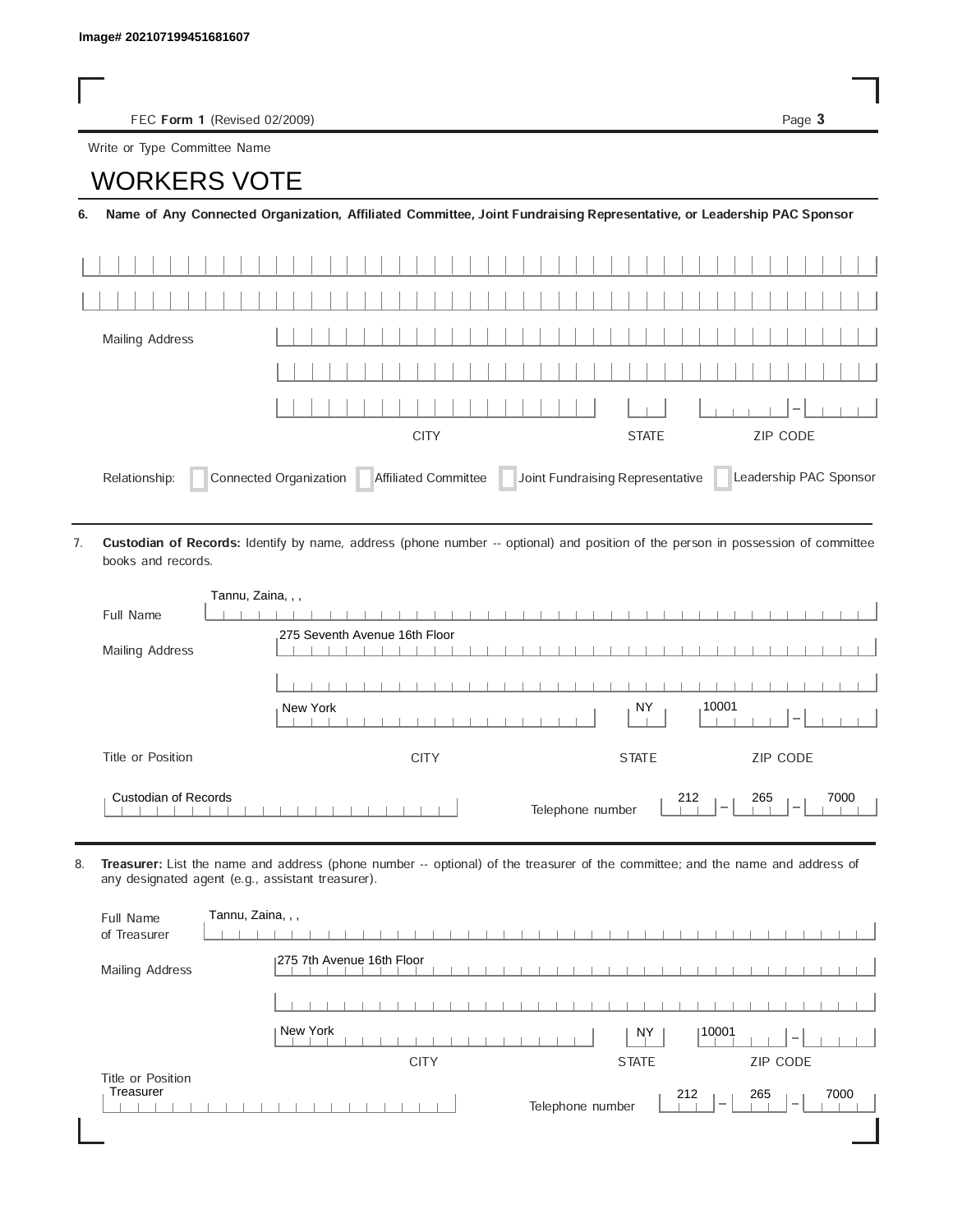FEC Form 1 (Revised 02/2009) Page 4

| Full Name of<br>Designated<br>Agent  | Yedidia, Mario, , ,                                 |                          |
|--------------------------------------|-----------------------------------------------------|--------------------------|
| Mailing Address                      | 275 7th Avenue 16th Floor                           |                          |
|                                      |                                                     |                          |
|                                      | NY<br>10001<br>New York                             | $\overline{\phantom{a}}$ |
|                                      | <b>CITY</b><br><b>STATE</b>                         | ZIP CODE                 |
| Title or Position<br>Asst. Treasurer | 212<br>Telephone number<br>$\overline{\phantom{a}}$ | 265<br>7000<br>$\sim$    |

9. Banks or Other Depositories: List all banks or other depositories in which the committee deposits funds, holds accounts, rents safety deposit boxes or maintains funds.

Name of Bank, Depository, etc.

|                                | <b>Bank of Labor</b> |              |                                    |
|--------------------------------|----------------------|--------------|------------------------------------|
| Mailing Address                | 756 Minnesota Ave    |              |                                    |
|                                |                      |              |                                    |
|                                | <b>Kansas City</b>   | KS           | 166101<br>$\overline{\phantom{a}}$ |
|                                | <b>CITY</b>          | <b>STATE</b> | ZIP CODE                           |
| Name of Bank, Depository, etc. |                      |              |                                    |
|                                |                      |              |                                    |
| Mailing Address                |                      |              |                                    |
|                                |                      |              |                                    |
|                                |                      |              |                                    |
|                                | <b>CITY</b>          | <b>STATE</b> | ZIP CODE                           |